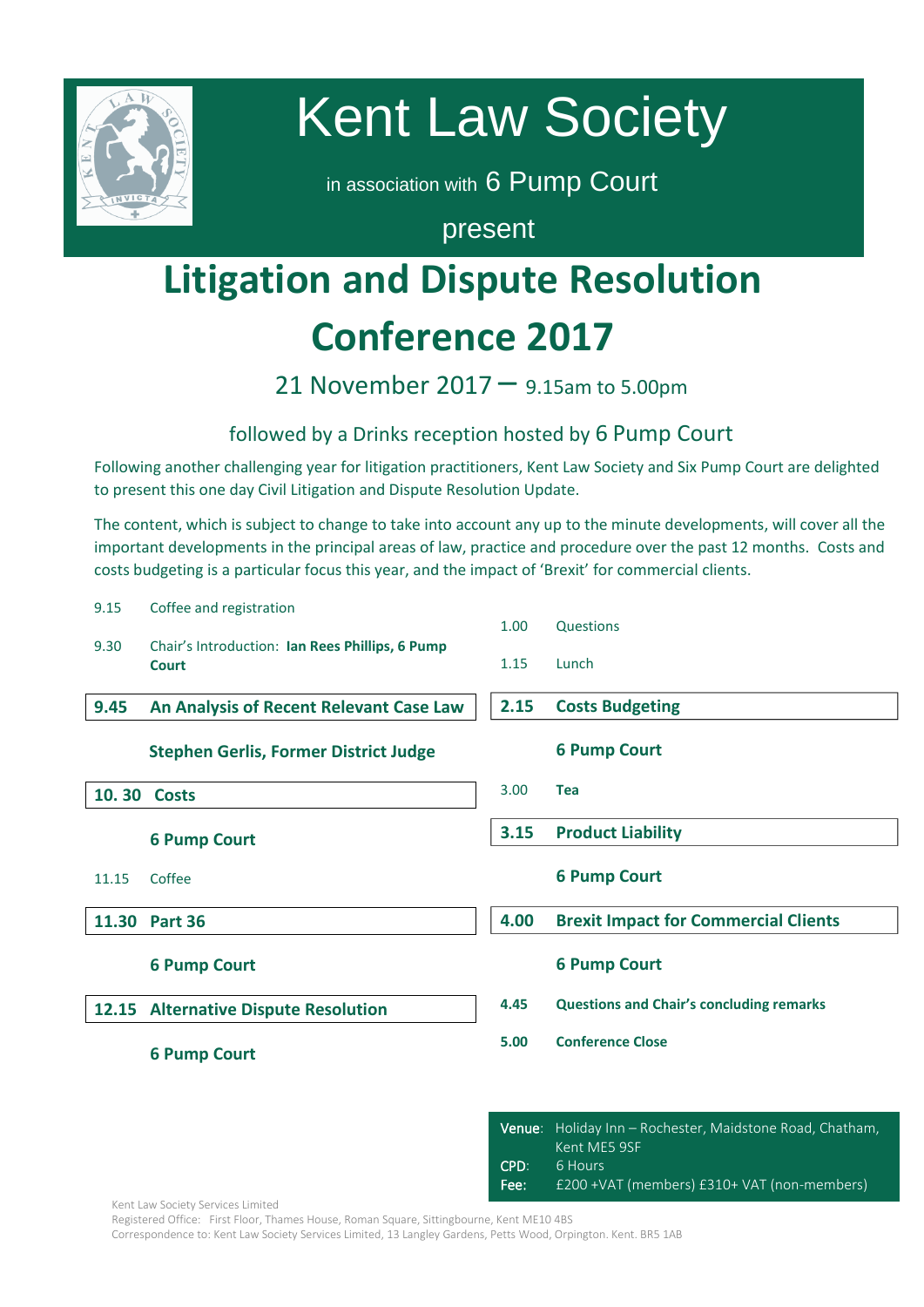#### **Speakers**

**Stephen Gerlis** was appointed as a full-time District Judge in 1988 and retired in October 2012. He was also a Recorder in both the County Court and the Crown Court. He was originally a solicitor and became secretary and, later, President of the West London Law Society. He has also been Chairman of the London Association of District Judges. Until his retirement he was a member of the Advisory Group on Judicial Appointments and was on the founding group which introduced information technology to the judiciary. He is author of *Domestic Proceedings in the Magistrates Court* (Longmans); *County Court Practice Notes* (Cavendish); co-author of *The Civil Practitioner's Handbook* (Sweet & Maxwell), *Civil Procedure* (Cavendish); *Post-Woolf Briefing* (Hawksmere) and a contributor to the *Civil Court Service* (Jordans). He is one of the co-authors of *The Adoption and Children Act* published by Butterworths. He is also co-editor of the monthly *Busy Solicitors Digest* which features on Lawtel and formerly General Editor of *Civil Court Precedents* (Sweet & Maxwell). He used to write regularly on judicial matters for the *Times* and the Law Society's *Gazette*, for which he still contributes to the "From the Bench' article. In recent years he took part in a BBC programme on '*Legal Language'* together with Stephen Fry. He is still writes and lectures widely on a range of subjects surrounding the work of the County Court.

The following are all barristers at Six Pump Court Chambers, www.6pumpcourt.co.uk:

**Ian Rees Phillips** read Jurisprudence at Lady Margaret Hall, Oxford University, where he was awarded the Emily Parks and Sheilagh Griffiths Scholarships. He was called to the Bar in 2009 by Middle Temple as an Astbury Scholar. Ian has a focused civil and commercial law practice and commonly appears in the County Court and High Court in fields such as landlord and tenant, personal injury, consumer credit, insurance and trusts of land. He also regularly represents both claimants and employers in the employment tribunal and has a burgeoning criminal regulatory practice.

**Nicholas Baldock** was called to the Bar in 1983 and joined Six Pump Court in April 1985. He regularly appears in the High Court, County Courts, Tribunals and also the Court of Appeal. He sits as a Legal Assessor to the Medical Practitioners' Tribunal Service. He is recommended in the Chambers UK Bar Directory 2015 and in the Legal 500 2014 for Personal Injury Law. Claimant and Defendant insurance and insurance related work forms a large part of Nicholas Baldock's practice. He is currently instructed by a number of firms who handle insurers' work in various fields covering personal injuries, health and safety at work and fire and flood damage. These claims include those for substantial building and other property damage such as a recent action arising out of the flooding of a newly constructed city office building.His personal injury practice includes many catastrophic brain injury cases and a significant number of clinical negligence case. He is currently advising in a number of high value claims. Other work covered includes employers' liability, local authority liability and professional negligence. He has a particular interest in sports litigation and cases of interest include football "bad tackle" claims, gymnastics accident claims and sports-related fatal accident claims. His practice extends to advising professional sportsmen on commercial affairs. Wider commercial work includes contractual and similar claims on behalf of companies, local authorities and individuals.

**Jane Campbell** was called to the Bar in 1990 and practises primarily in family and civil matters. She started her career at the bar as a tenant in civil/commercial chambers and she has experience of a broad range of civil work. Her recent appointment to sit as a Deputy District Judge has broadened her exposure to it further, including TOLATA claims, property disputes, shareholder and partnership claims and costs proceedings. She has very extensive experience in financial remedy and children cases in the family courts, and is ranked in the Legal 500 and Chambers UK Bar Guide as a highly regarded family practitioner.

**Thaiza Khan** was called to the Bar in 2009 and represents both Claimants and Defendants in a range of civil law matters, from interim applications of all kinds, to multi day trials. She is regularly instructed to settle pleadings as well as providing written advice and representation across a wide range of civil and commercial disputes. Thaiza is regularly instructed in contractual disputes including sales of goods and services, personal injury cases and insolvency and bankruptcy matters including Companies Act petitions, property and landlord and tenant matters.